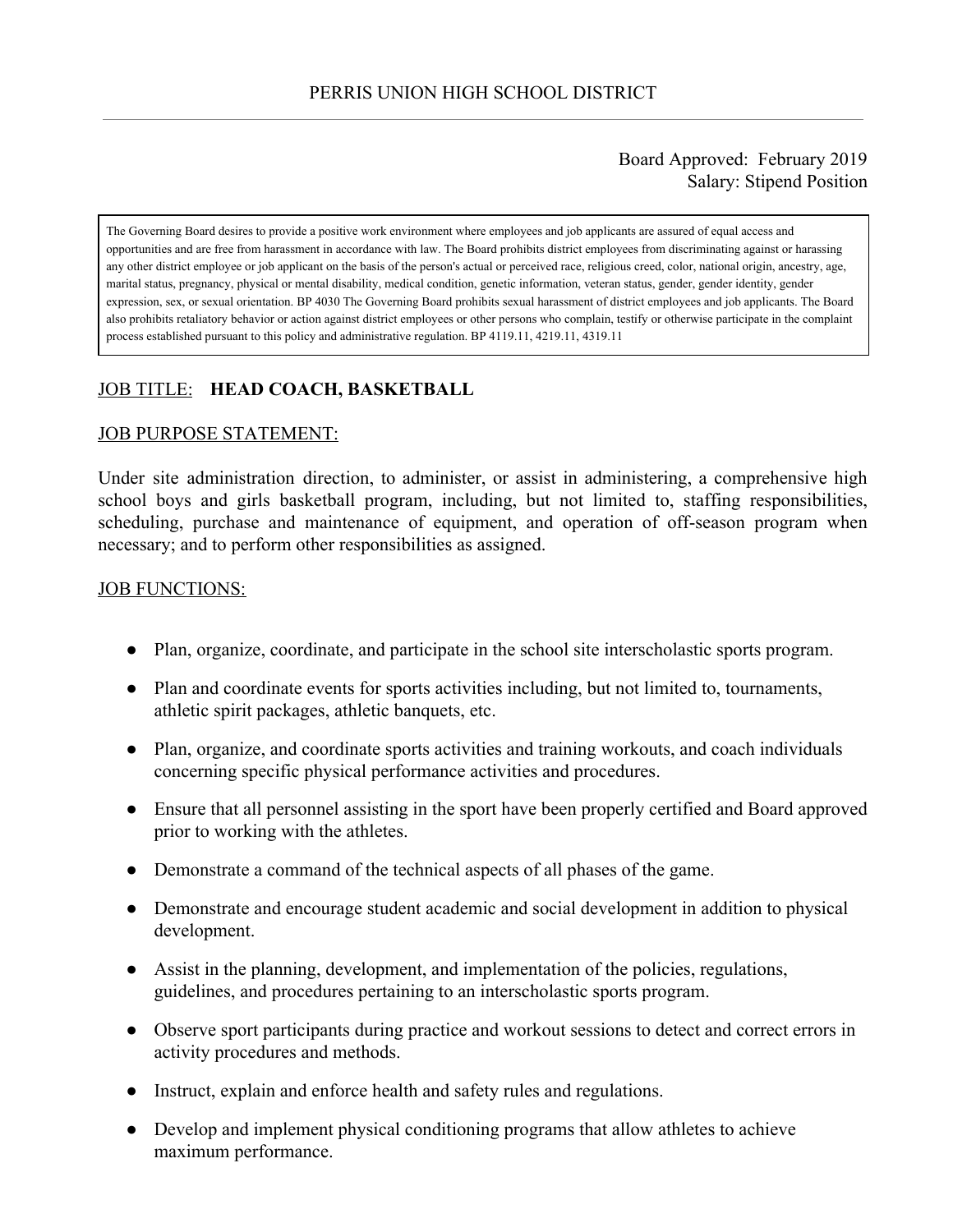# JOB TITLE: **HEAD COACH, BASKETBALL**

Page 2 of 3

## JOB FUNCTIONS – continued

- Assist athlete trainer in monitoring sport activity related injuries and determine the most appropriate time for an athlete to return to active sport participation.
- Select or assist in the selection of interscholastic sport activity uniforms and related sport apparatus and equipment.
- Assess the athletic team skills and abilities and the opponents capabilities and determine game strategies.
- Advise site administrators concerning interscholastic sports programs and activities.
- May participate or coordinate opponent scouting activities.
- Understand and carry out oral and written directions with minimal accountability controls.
- Communicate effectively in English in oral and written form.
- Build and maintain a positive working relationship with parents, students, other coaches, staff, and the public.
- Work cooperatively with other school leaders in a school environment with multiple curricular and co-curricular programs.
- Understand the principles, goals, and objectives of public education.
- Knowledge of the methods, techniques, procedures, and strategies concerning the development and maintenance of an effective interscholastic sports program.
- Knowledge of modern trends pertaining to interscholastic sports programs and activities.
- Commitment between academic and athletic excellence for student athletes.
- Demonstrate successful ability to follow the National Federation of High Schools Coaches Code of Conduct and the California Interscholastic Federation (CIF) Coaches Code of Conduct, and Pursuing Victory with Honor.

# PHYSICAL ABILITIES:

- Physical Demands: This is a non-sedentary position that involves walking, running, and standing for extended periods of time. This position requires accurate perception of sound, near and far vision, depth perception, handling and working with educational sport aids, equipment, and providing oral information and directions.
- Working Conditions: Sport activities will be held outdoors or indoors depending on the sport. Exposure to seasonal outdoor temperatures (30 $\degree$  F – 115 $\degree$  F), possible wind, rain, and snow, loud noise from participants and spectators.